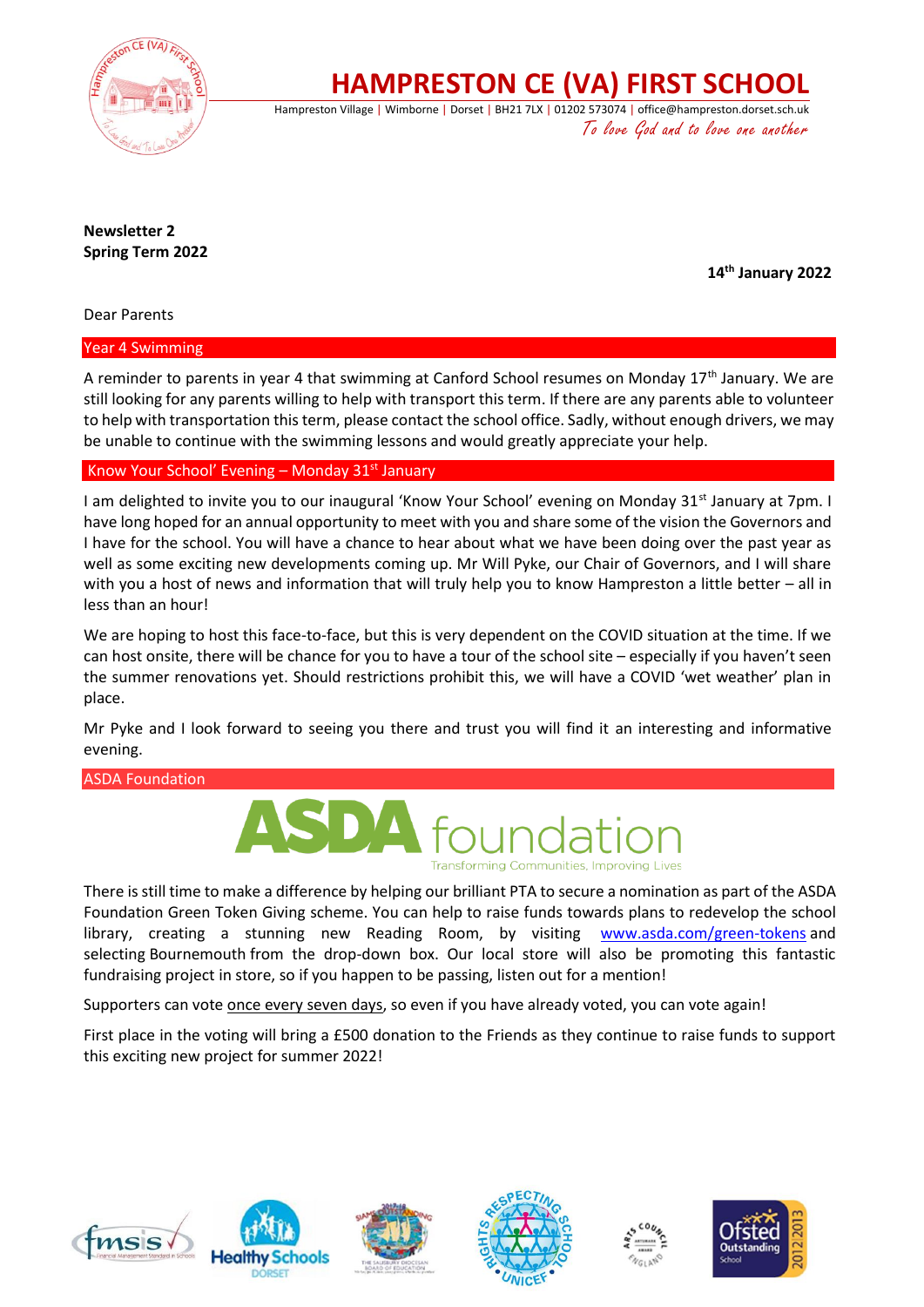## PTA Events

Our wonderful PTA met this week and are looking forward to hosting this year's AGM. This will be held on Monday 7<sup>th</sup> February at 7pm. Voting slips will be available from the 21<sup>st</sup> January to enable the PTA to arrange elections for named officer roles, including Chair and Treasurer.

They have also begun putting future events into the diary and these can be seen in the school diary dates at the end of the newsletter.

With ever-changing guidance around COVID, we will endeavour to keep you all well informed of the situation at school. As always, your understanding is greatly appreciated as we continue to navigate this together.

Have a great weekend.

Yours sincerely,

hi Will

**Mr. T. Williams Headteacher**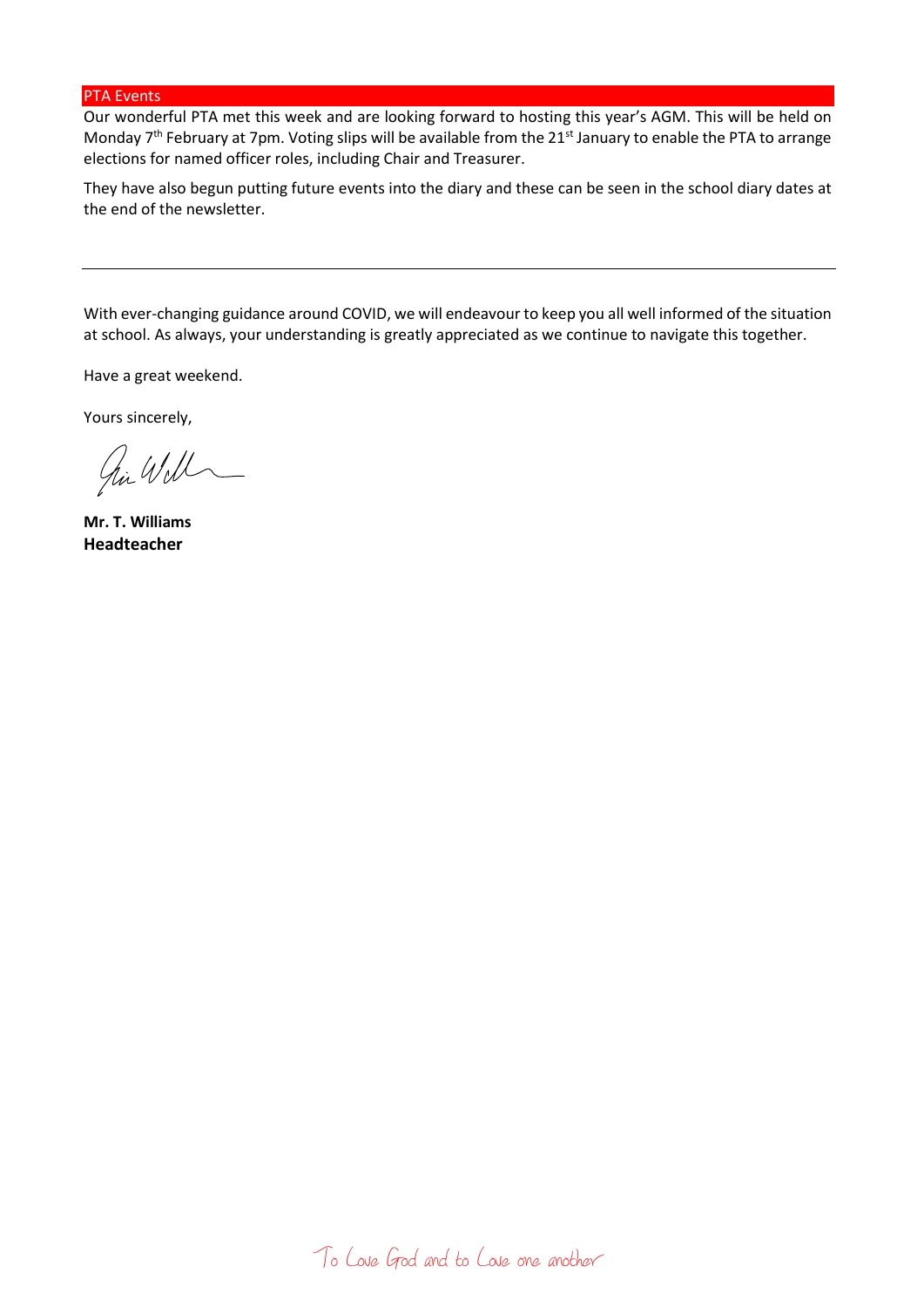## **This Week:**

To help support you at home and to spark conversations about learning, here is what the children have been covering this week.

|                         | <b>English</b>                                                                                                                                                                                                                                                                                                                                                                                                                                                                        | <b>Mathematics</b>                                                                                                                                                                                                                                                                                                                                                                                                                                                                                   |
|-------------------------|---------------------------------------------------------------------------------------------------------------------------------------------------------------------------------------------------------------------------------------------------------------------------------------------------------------------------------------------------------------------------------------------------------------------------------------------------------------------------------------|------------------------------------------------------------------------------------------------------------------------------------------------------------------------------------------------------------------------------------------------------------------------------------------------------------------------------------------------------------------------------------------------------------------------------------------------------------------------------------------------------|
| Reception               | This week we started our dinosaur topic. In English, we<br>read Dinosaur Roar and learnt all of the opposites words.<br>Then we thought about the words that describe dinosaurs<br>and we used these to write labels for a T-Rex or<br>Stegosaurus. We also learnt the phonemes ai, ee, igh and<br>oa and enjoyed being in new guided reading groups and<br>reading together.                                                                                                         | In maths, we learnt to read, write and compare the<br>numbers 7 and 8.<br>In let's explore, we went dinosaur mad and did a dinosaur<br>bones dig, role-played in the dinosaur museum, read<br>books in our dinosaur tent, made paper plate<br>Diplodocuses, learnt dinosaur songs which we performed,<br>used the laptops for the first time and played the dotty<br>dinosaur game too!                                                                                                              |
| Year <sub>1</sub>       | This week in English, we have become familiar with the<br>story of Little Red Riding Hood. The children did a fantastic<br>job of miming the story while I read it aloud. We have<br>prepared storyboards and revised adjectives, in order to<br>write up the story next week.                                                                                                                                                                                                        | In maths, we have recalled number bonds to 10. We<br>explored the link between bonds to 10 and bonds to 20;<br>this has helped us to memorise some of the bonds to 20.<br>We discovered that a few key skills needed to be secure,<br>including bonds to 10 and adding 10 to a given number (0-<br>10)!                                                                                                                                                                                              |
| $\mathbf{\sim}$<br>Year | This week in English we have been reading the book<br>'Where is home little Pip?' The children have been<br>planning and writing their own adventure for Pip to go on.<br>They have written about a problem Pip will encounter and<br>thought very carefully about how Pip resolves her<br>problem, the other Antarctic animals that help her and the<br>best vocabulary they could use. I have been really<br>impressed by the imagination and creativity the children<br>have used. | In Maths we have started learning about money. The<br>children made a really good start recognising coins and<br>notes and we have moved on to counting money, showing<br>equal amounts and comparing amounts of money. The<br>children have come back really excited for maths and have<br>made really good progress through the unit.                                                                                                                                                              |
| $\sim$<br>Year          | Year 3 have been making food for their little feathered<br>friend in the Michael Morpurgo book 'Coming Home'!<br>After studying the layout of instructions and the use of<br>imperative verbs and time adverbs, they wrote their own<br>instructions for how to make bird seed cakes.                                                                                                                                                                                                 | We are revising addition and subtraction methods using<br>column methods exchanging ones and tens. The children<br>have been working on some challenging word problems<br>and have used the inverse to answer missing number<br>problems. Keep working on those 3,4 and 8 times tables -<br>we are seeing great improvement!                                                                                                                                                                         |
| 4<br>Year               | This week has been a very busy one! In English we have<br>been focussing on how to use possessive apostrophes<br>correctly. Apostrophes can be very difficult and the<br>children have used them in lots of different contexts to try<br>and improve their knowledge. We have even used<br>apostrophes to talk about silly phobias like Mr Williams's<br>fear of babies' socks!                                                                                                       | In maths we have been looking at multiplying 2-digit and 3-<br>digit numbers by a single-digit number (23 x 4 and 593 x 6).<br>This has been a bit tricky at times but the children have<br>persevered and have even been able to find missing<br>numbers in multiplications using their knowledge of times<br>tables and by working through the steps systematically.<br>We have also moved on to multiplying 3 different<br>numbers, spotting patterns and using these to help find<br>the answer. |